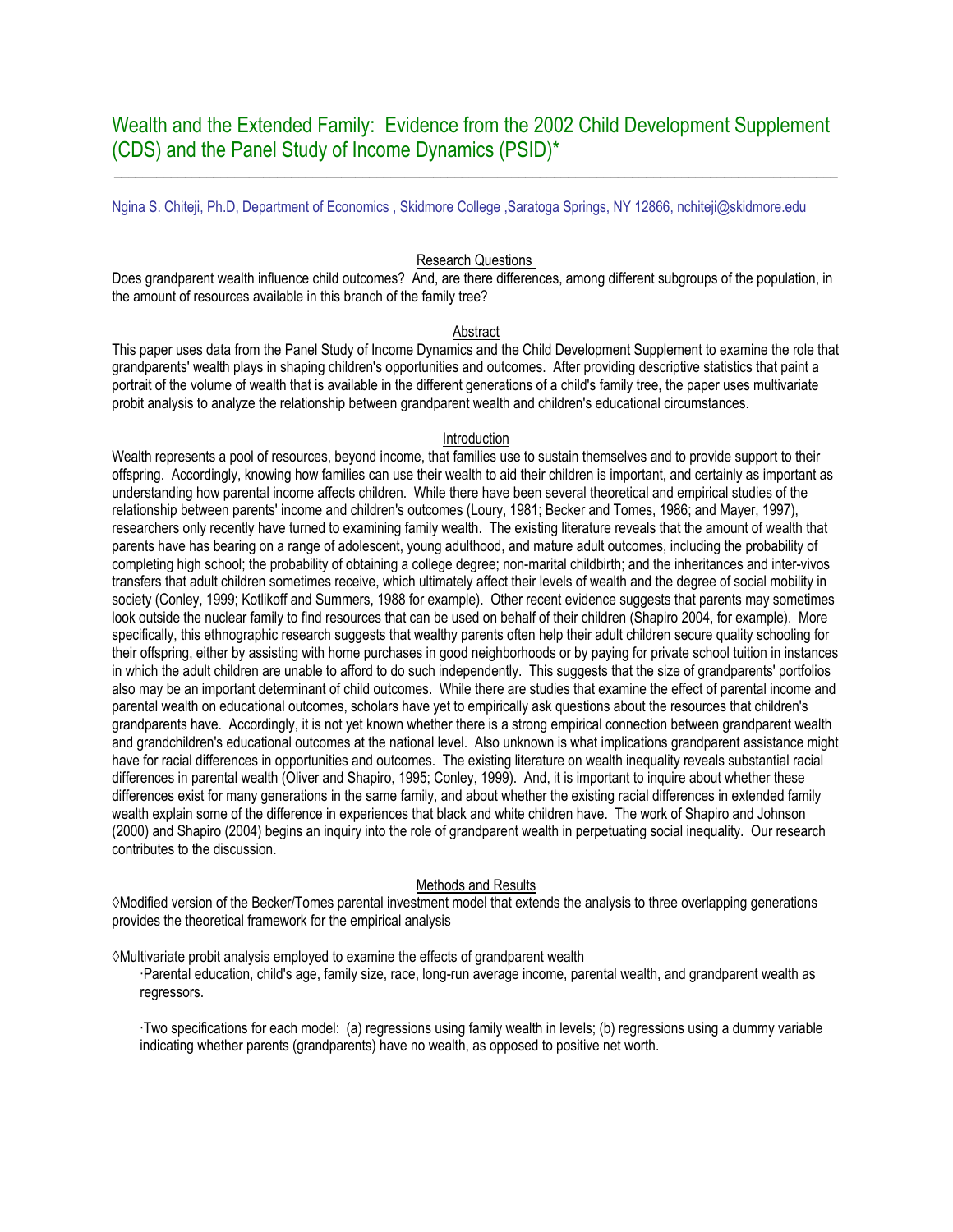◊Data sources and discussion of the data

*·The Panel Study of Income Dynamics (PSID)* 

-Nationally representative survey that has followed U.S. families and their offspring since 1968.

-A rich source of demographic and socio-economic information about families and the individuals residing in them.

-Over 7,000 families in 2001

# ·*The 2002 Child Development Supplement*

-Representative sample of 2,907 children, age 5-18, from PSID families

-Information collected about children including their educational circumstances, neighborhood quality and school environment

# *·My sample:*

-1668 CDS kids that could be matched to their parents & their grandparents, and for whom parental and grandparent wealth data was available

### ·*CDS outcome variables analyzed*

| College choice                                                                                             |
|------------------------------------------------------------------------------------------------------------|
| (Will the child need to choose a school based on how much expenses, such as tuition, will be?)             |
| College fund                                                                                               |
| (Has the child's primary caregiver or other caregiver put aside funds for child to attend college or other |
| future schooling)                                                                                          |
| College loan                                                                                               |
| (Will the child need student loans or scholarships to help pay for college?)                               |
| Private college                                                                                            |
| (Will the child consider private schools to attend?)                                                       |
| No private college                                                                                         |
| (Will private schools not be considered because of the amount it costs to attend?)                         |
| Level of schooling desired                                                                                 |
| ( in the best of all worlds, how much schooling would you like the child to complete?)                     |
| Level of schooling expected                                                                                |
| (Sometimes children do not get as much education as we would like. How much schooling do you expect        |
| that the child will complete?)                                                                             |
| Neighborhood ok?                                                                                           |
| (How the primary caregiver rates the neighborhood as a place to raise kids)                                |
| Child attending private elementary or secondary school?                                                    |
|                                                                                                            |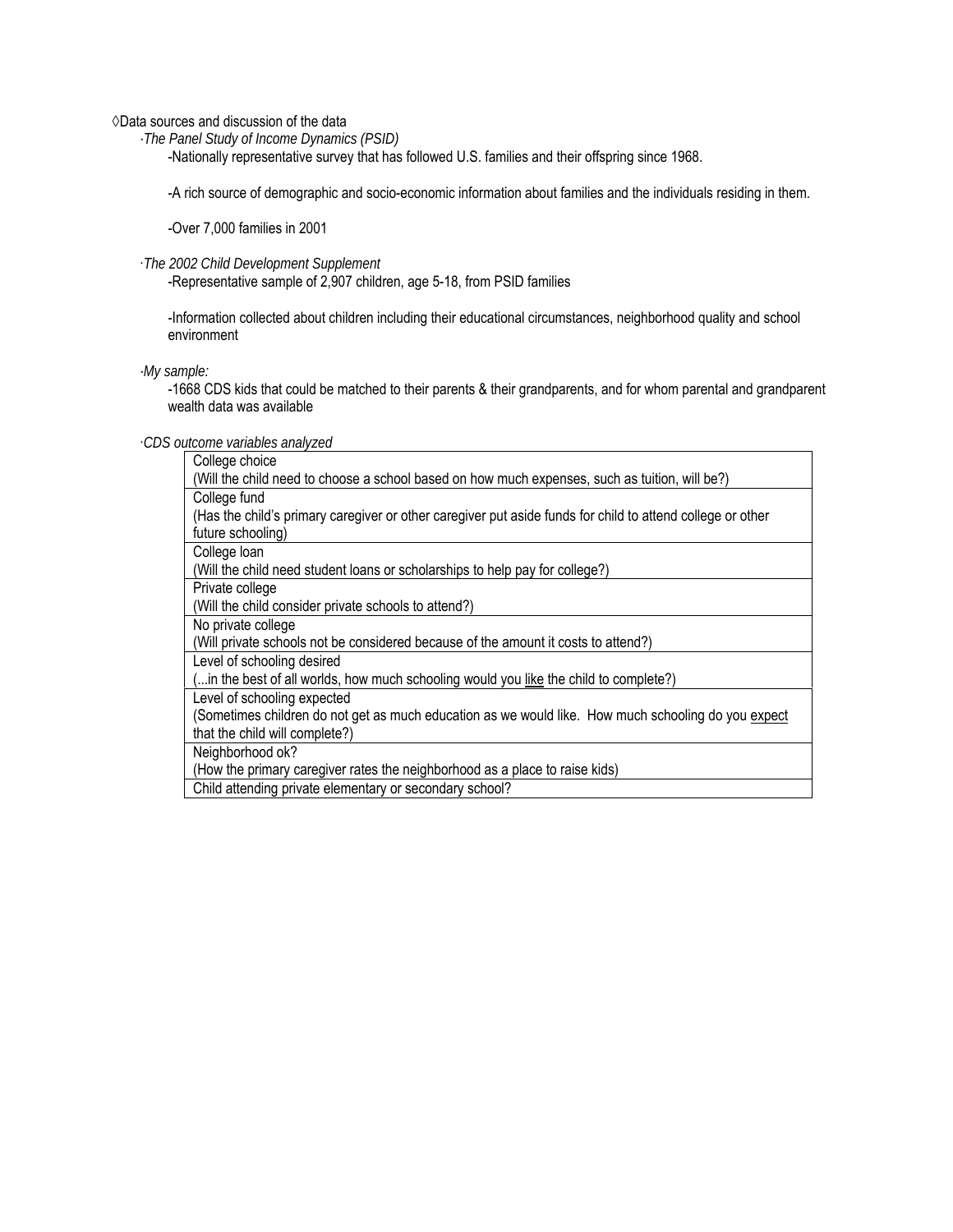◊Findings *·How much wealth exists in the average child's extended family?*



**A Portrait of Family Wealth**

**Wealth including home equity**